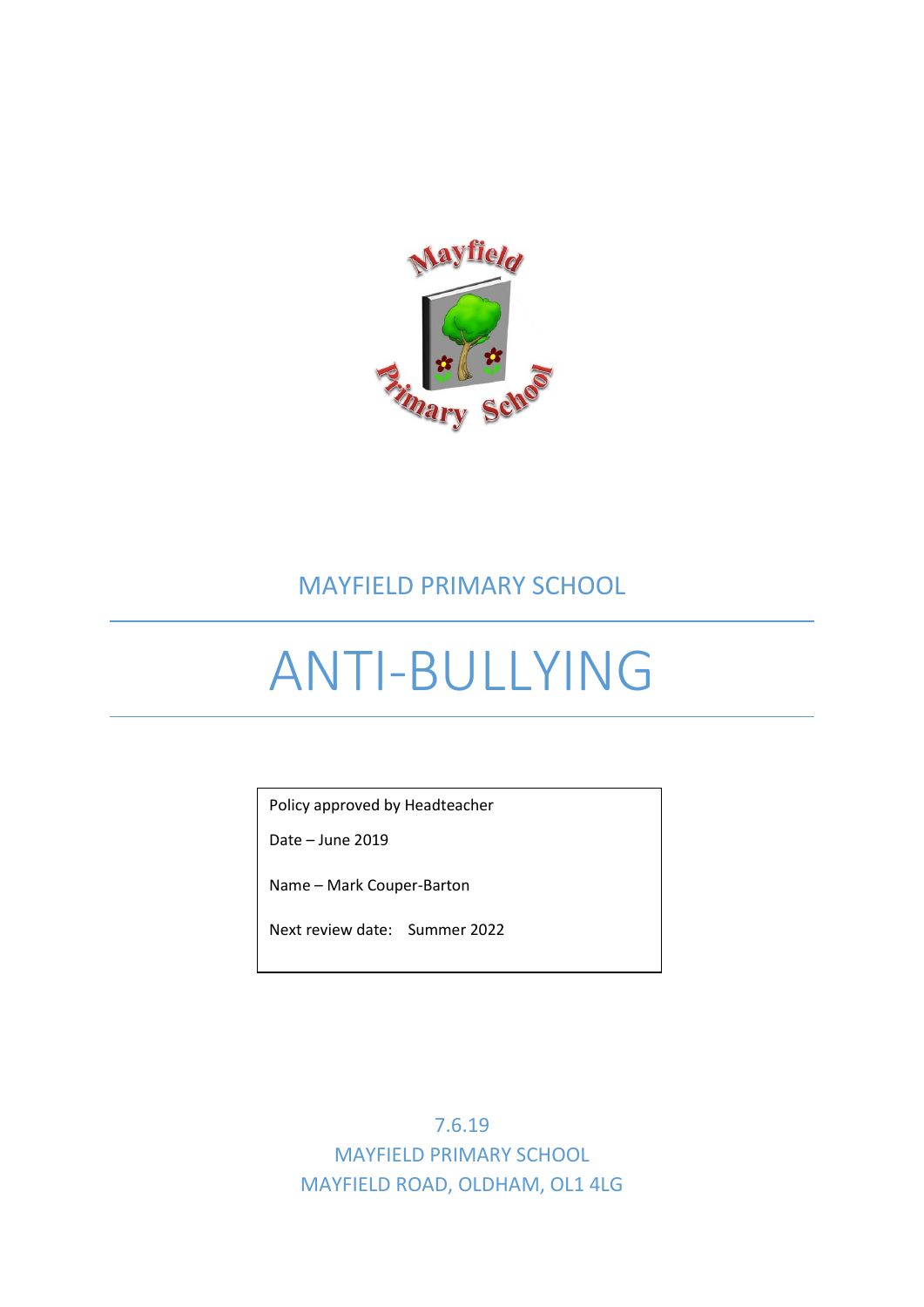# MAYFIELD PRIMARY SCHOOL

# ANTI-BULLYING POLICY

## **Overview**

At Mayfield, bullying in all its forms will not be tolerated. Every member of the school will treat others with kindness and respect. Everyone will be vigilant and will act promptly to intervene if there are any signs or reports of bullying.

## What is bullying

Bullying is behaviour by an individual or group, repeated over time that intentionally hurts another individual or group either physically or emotionally.

Bullying can take many forms (for instance, cyber-bullying via text messages or online), and may be motivated by prejudice against particular groups, for example on grounds of race, religion, gender, sexual orientation, or because a child is adopted or has caring responsibilities. It might be motivated by actual differences between children, or perceived differences.

'Banter' is bullying. If children are repeatedly 'joking' with an individual, who is not included in the joke, it is bullying. Our school does not tolerate the 'banter' excuse.

## Objectives of this policy

- To ensure that all feel safe and free from bullying and intimidation both during the school day and outside of school.
- To ensure that all members of the school community understand what bullying is.
- To promote positive relationships and make absolutely clear in our policy that the harassment and bullying of others is never acceptable.
- To ensure we are a 'telling school' where children and parents report bullying that they suffer or witness.
- To act promptly and effectively at the first sign of bullying.
- To protect and reassure any victims of bullying.
- To have effective sanctions to deter bullying and to have successful strategies to reform bullies.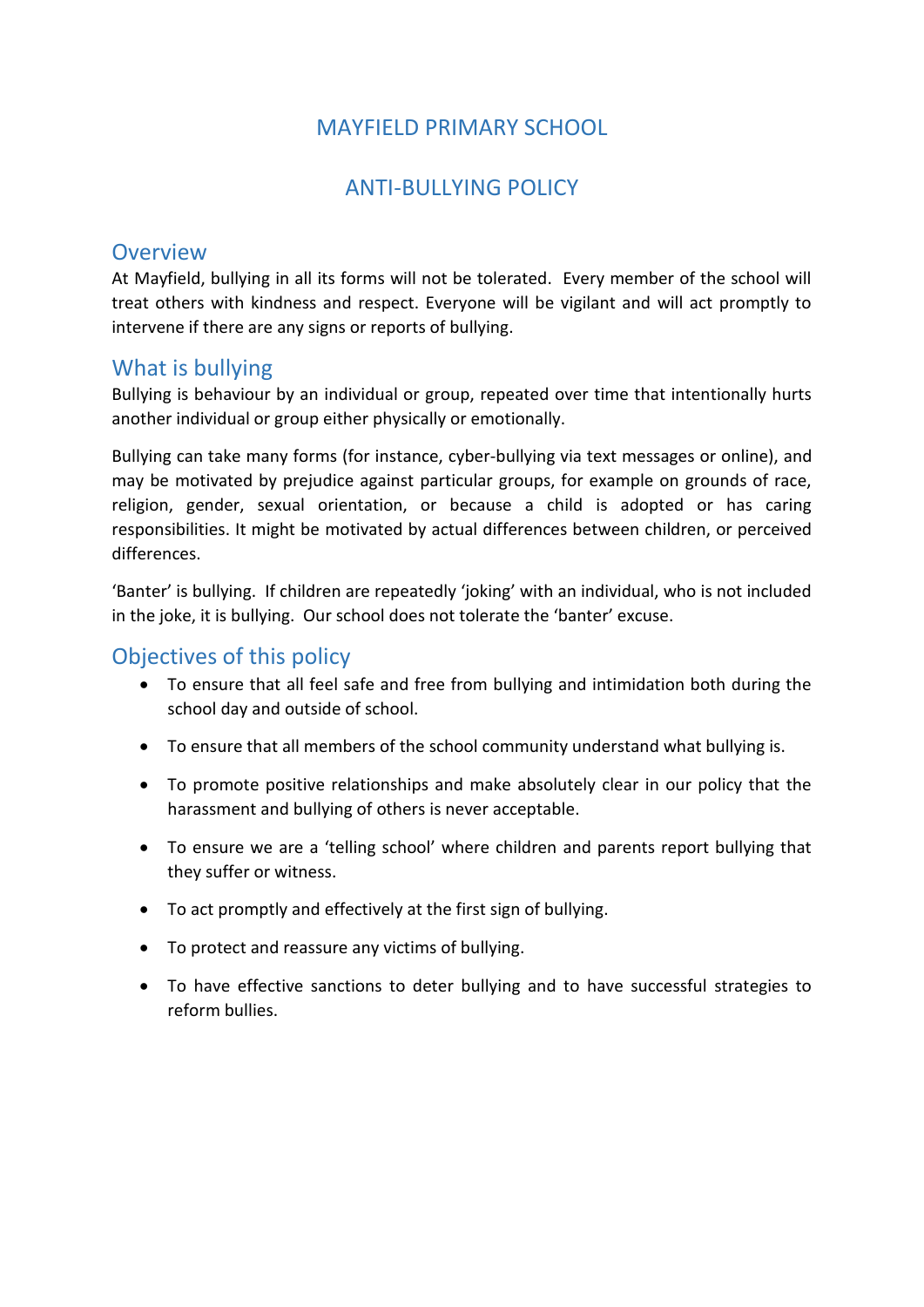# Systems for preventing and tackling bullying

## Preventing bullying

Our school ethos aims to create an environment that prevents bullying. Tolerance, kindness and respect runs throughout everything we do. All aspects of school life, including the curriculum, extra-curricular activity and pastoral care:

- promote positive relationships and emphasise that the harassment and bullying of others is never acceptable.
- promote respect for the differences between people and celebrate the richness that diversity brings to modern British society.

In addition:

- we ensure that all children in school understand our bullying policy and understand the role they play in reporting any bullying that is taking place.
- we communicate our policy and approach to all parents / carers, both during induction, via the website, Newsletters, specific E-Safety / Safeguarding letters and during the annual parents' meetings when required.
- all children will receive clear guidance and support about online communications to ensure children are:
	- 1. safe online
	- 2. kind and mature in the digital contributions that they make
	- 3. mindful of the digital footprint that they leave.
- all year groups have age appropriate sessions built into their curriculum to explore the principles of positive online behaviour. A 'code of conduct' and support / advice materials are discussed during Computing and / or PSHE lessons and displayed in Key Stage areas, so that children are able to refer to them regularly.

# Tackling bullying

### Reporting, Intelligence and investigation

We are a 'telling school'. We foster an ethos where children let us know if they experience or witness bullying. Children must report concerns to any member of staff e.g. teacher, TA or a member of pastoral support.

All school staff proactively gather information about issues between children which might provoke conflict and put strategies in place to prevent bullying beginning or escalating.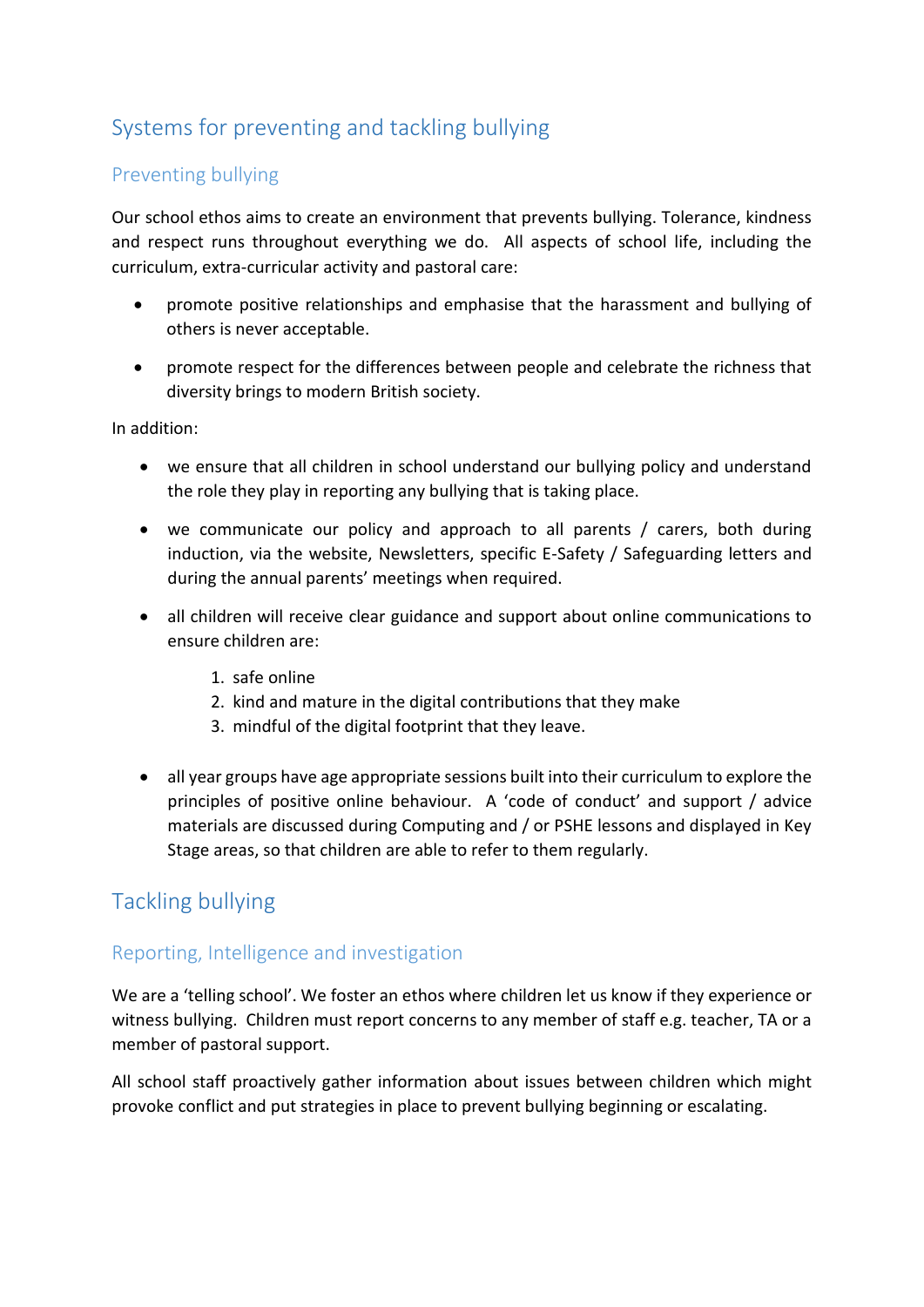When children come to reporting bullying, we offer them immediate kindness and protection. We ask all children to give us their written perspective. Pastoral staff then seek the perspectives of the alleged perpetrators and witnesses through follow up discussion.

The Education Act 2011 gives teachers powers to tackle cyber-bullying by providing a specific power to search for and, if necessary, delete inappropriate images (or files) on electronic devices, including mobile phones.

### Working with victims and children who bully

We use restorative practice to resolve bullying where appropriate. Restorative conversations are used to work with both alleged bullies and victims. Our aim is to encourage reflection and foster reconciliation.

Children who bully will be sanctioned in accordance with the behaviour policy of the school and made aware that there are clear consequences because of their actions. They will also be offered support in forming positive relationships with others. We accept that there are a range of potential factors that may affect why people bully and our Pastoral team will work with the bully, and in some cases family members, to unpick why these behaviours have occurred and the support that needs to be put in place moving forwards.

Children who have been victims of bullying will be offered ongoing support from either their teacher or Learning Mentor.

#### Working with parents

Pastoral staff will initially discuss bullying issues with relevant parents and carers. There is the expectation that this school policy will be supported, and that home and school will work together to resolve issues and look at positive steps and resolutions moving forwards. Where we feel it is necessary, the Headteacher or Deputy Headteacher will be involved in the process in order to ensure an effective resolution.

Please note, that we also expect parents and carers to treat each other, school staff and other children with respect and bullying behaviour from adults will not be tolerated. All incidents of bullying behaviour by parents / carers will be logged and dealt with appropriately by the Pastoral Lead and / or Headteacher / Deputy Headteacher. If bullying behaviour continues by parents and carers, school will not hesitate to seek further advice and support from the relevant agencies in order to seek a resolution.

#### Recording incidents

School records incidents of bullying behaviours on CPOMS, an electronic system used by all colleagues in school. Designated Safeguarding Leads are informed verbally of an incident in the first instance, where possible. Information is added to CPOMS shortly after an incident when a full picture of the incident has been obtained. Designated Safeguarding Leads and other identified colleagues are electronically alerted to the incident. Our Pastoral Lead evaluates cases of Bullying incidents on a minimum half-termly basis to establish whether there are trends or wider issues that need to be addressed.